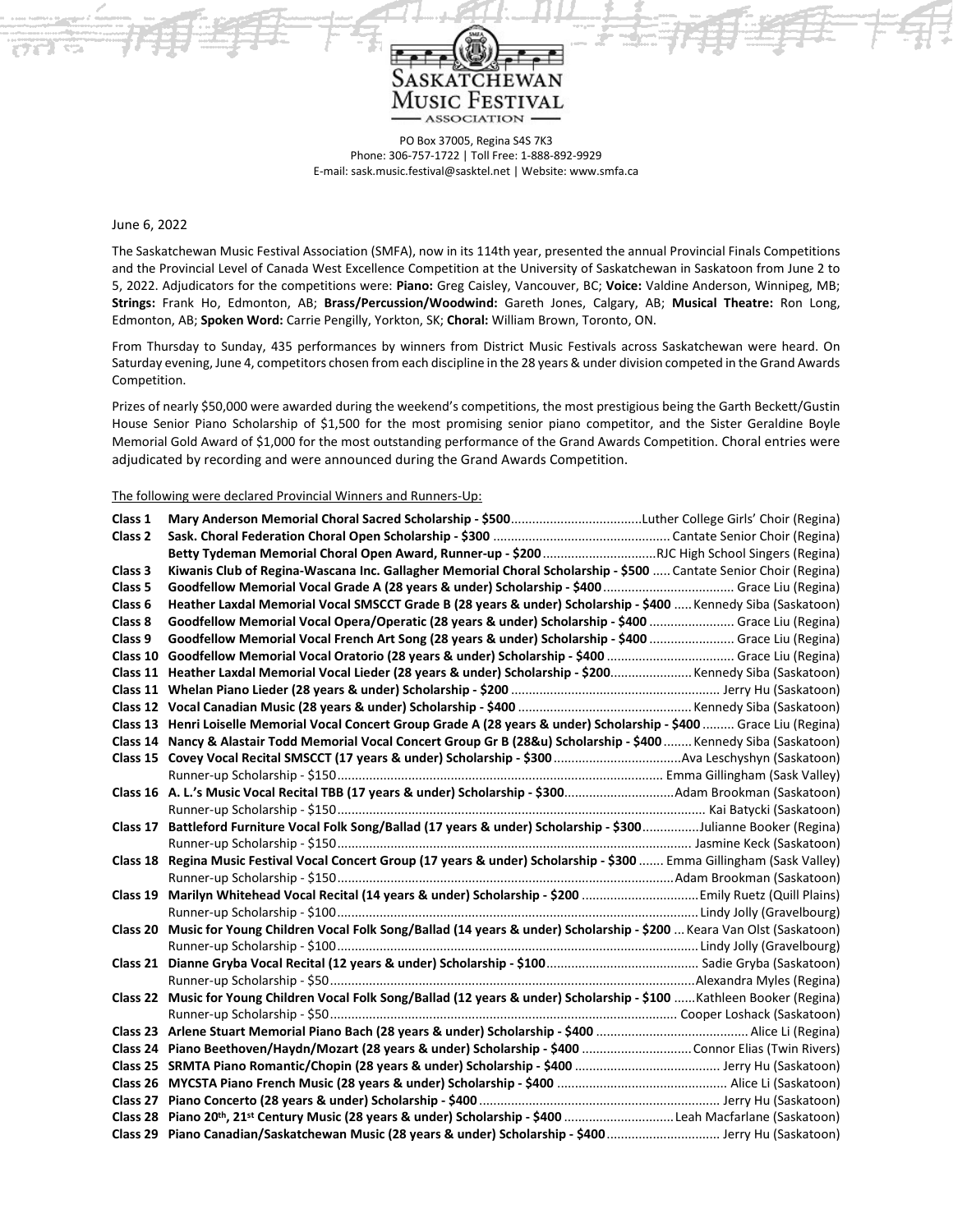| Class 31 Dr. Philip Brost Piano Beethoven/Haydn/Mozart (17 years & under) Scholarship - \$300Haocheng Li (Regina)                          |  |
|--------------------------------------------------------------------------------------------------------------------------------------------|--|
|                                                                                                                                            |  |
| Class 32 Frances England/Hugheen Ferguson Memorial Piano Chopin (17 & under) - \$300 Hannah Meginbir (Saskatoon)                           |  |
|                                                                                                                                            |  |
| Class 33 Verna Veikle Memorial Piano Concerto (17 years & under) Scholarship - \$300  Esther Zhu (Saskatoon)                               |  |
|                                                                                                                                            |  |
| Class 34 Frostad Piano Services Piano 20 <sup>th</sup> /21 <sup>st</sup> Century (17 years & under) Scholarship - \$300  Judy Luo (Regina) |  |
|                                                                                                                                            |  |
| Class 35 Gordon & Mossie Hancock Piano Canadian/SK (17 years & under) Scholarship - \$300 Esther Zhu (Saskatoon)                           |  |
|                                                                                                                                            |  |
|                                                                                                                                            |  |
|                                                                                                                                            |  |
| Class 37 Dr. Thomas Yu Piano Recital (14 years & under) Scholarship - \$200  Temedire Igbekoyi (Rosetown)                                  |  |
|                                                                                                                                            |  |
| Class 38 Borderland Music Festival Piano Canadian/SK (17 years & under) Scholarship - \$200Hana Lopez (Regina)                             |  |
|                                                                                                                                            |  |
|                                                                                                                                            |  |
|                                                                                                                                            |  |
| Class 40 Doris Covey Lazecki Piano Canadian/SK (12 years & under) Scholarship - \$100  Kayla Andres (Lloydminster)                         |  |
|                                                                                                                                            |  |
| Class 41 Anna Klassen Endowment Fund Piano RCM/CC (Grade 10) Scholarship - \$400 Angela Fetsch (Yorkton)                                   |  |
| Class 42 Anna Klassen Endowment Fund Piano RCM/CC (Grade 8) Scholarship - \$300  Ayumi Sinclair (Qu'Appelle Valley)                        |  |
|                                                                                                                                            |  |
| Garth Beckett/Gustin House Senior Piano Scholarship - \$1,500 Leah Macfarlane (Qu'Appelle Valley/Regina/Saskatoon)                         |  |
| Class 44 Fred S. Mendel Memorial Strings Concert (28 years & under) Scholarship - \$400 Catherine McLellan (Regina)                        |  |
| Class 45 Robert C. Mitchell Memorial Strings Recital (17 years & under) Scholarship - \$300 Ava Leschyshyn (Saskatoon)                     |  |
|                                                                                                                                            |  |
| Class 46 Johanna Mitchell Memorial Strings Concert (17 years & under) Scholarship - \$300  Bridget Alexander (Weyburn)                     |  |
|                                                                                                                                            |  |
| Class 47 Very Patient Music Teachers' Strings Recital (14 years & under) Scholarship - \$200  Kiersten Schack (Regina)                     |  |
|                                                                                                                                            |  |
| Class 48 Blanche Squires Memorial Strings Concert (14 years & under) Scholarship - \$200  Richard Wang (Saskatoon)                         |  |
| Class 50 Blanche Squires Memorial Strings Concert (12 years & under) Scholarship - \$100  Jesse Siebert (Saskatoon)                        |  |
|                                                                                                                                            |  |
|                                                                                                                                            |  |
|                                                                                                                                            |  |
|                                                                                                                                            |  |
| Class 56 Kiwanis Club of Regina-Wascana Inc. Brass (17 years & under) Scholarship - \$300 Olivia Florizone (Saskatoon)                     |  |
|                                                                                                                                            |  |
|                                                                                                                                            |  |
| Class 59 Ursan Family Musical Theatre Ballad (28 years & under) Scholarship - \$400 Declan Hewitt (Regina)                                 |  |
| Class 60 Katja Meszaros Memorial Musical Theatre Up-tempo (28 years & under) Scholarship - \$500  Declan Hewitt (Regina)                   |  |
| Class 61 Regan Grant Memorial MT Ballad Classic/Modern (17 & under) Scholarship - \$300 Paulina Salisbury (Saskatoon)                      |  |
|                                                                                                                                            |  |
| Class 62 Musical Theatre Ballad Contemporary (17 years & under) Scholarship - \$300  Rosette Caina (Saskatoon)                             |  |
|                                                                                                                                            |  |
| Class 63 Sandra Ryba Memorial MT Up-Tempo Classic/Modern (17 & under) Scholarship - \$300Jenna de Villiers (Saskatoon)                     |  |
|                                                                                                                                            |  |
| Class 64 Musical Theatre Up-tempo Contemporary (17 years & under) Scholarship - \$300 Adam Brookman (Saskatoon)                            |  |
|                                                                                                                                            |  |
| Class 65 Battleford Furniture MT Ballad Classic/Modern (14 years & under) Scholarship - \$200Keara Van Olst (Saskatoon)                    |  |
|                                                                                                                                            |  |
| Class 66 Musical Theatre Ballad Contemporary (14 years & under) Scholarship - \$200 Kate Miezianko (Regina)                                |  |
|                                                                                                                                            |  |
| Class 67 Dorothy Seibold Memorial MT Up-tempo Classic/Modern (14 & under) Scholarship - \$200Ella Moskal (Saskatoon)                       |  |
|                                                                                                                                            |  |
| Class 68 Musical Theatre Up-tempo Contemporary (14 years & under) Scholarship - \$200 Kate Miezianko (Regina)                              |  |
|                                                                                                                                            |  |